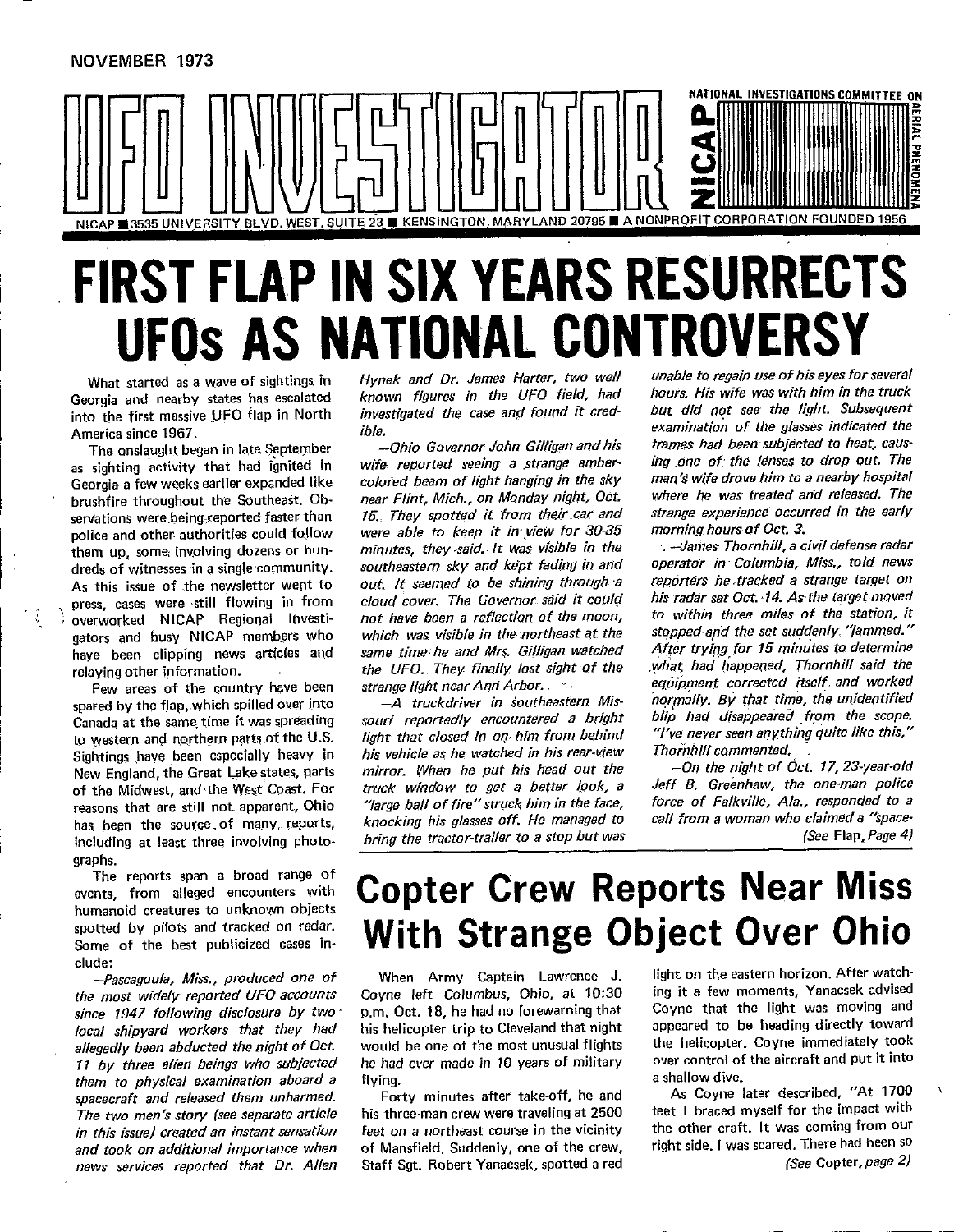## **MISS. 'CONTACT' CASE REMAINS PUZZLE**

-experiences ever reported—the alleged men.<br>"abduction" of two fishermen at Pasca- Hickson estimates he and Parker were tured for use with the PSE, these signs of "abduction" of two fishermen at Pasca- Hickson estimates he and Parker were tured for use with the PSE, these signs of<br>goula. Miss , last month—continues to inside the strange object for perhaps 15 emotio goula, Miss., last month-continues to inside the strange object for perhaps 15 emotion cannot be taken as evider<br>baffle investigators, who have used or 20 minutes, although they had noway favorable or unfavorable to the re baffle investigators, who have used or 20 minutes, although they had no-way favorable-or-unfavorable-to-the-report.<br>hypnosis, polygraphy, and other tech-of-measuring-this. No-conversation-took On-the-basis-of-available-inf hypnosis, polygraphy, and other tech- of measuring this. No conversation took of the basis of available information,<br>niques in an attempt to verify or discredit place, either between Hickson and Parker one of four possible niques in **a**n**a**ttempt t**o** ver**i**f**y** or discredit **p**lace, either be**t**ween Hickson **a**nd Parker **o**ne of four poss**i**ble explan**a**t**io**ns **a**p**p**ears

Thursday night, Oct. 11, w**h**en **t**wo men, was a "mumbling" made by one of the are lying but are able to de s**o** without Charles H **e**kson and Calv**i**n Parker, ap- creatures. He heard this only once. detection b**y** polygrap**h** s3) T**h**e witn**e**sses peered at t**h**e J**ac**kson C**o**unt**y**' sheriff's After the incident w**a**s **ov**er, Hickson were the **vi**ct**im O**f a h**o**ax, or **4)** T**h**e **o**ffice in Paseagou**l**a and told deputies and Parker debated for about two hour**s** witnesses experie**nc**ed some f**o**rm of halcreatures who emerged from a flying was quoted by the Knight News Service object near the pier where the men were as saying he was so "weak-kneed I think I **o**bject near the pier w**h**ere the men were as sa**v**ing he was so "weak-kneed I think I fishing. According to their account, Hick- fell over," finally went to **h**i**s** car and son was grabbed b**y** two of the creature**s** took a few swallows of w**h**iskey from a **C**op**t**er (Continued from page I} and "fl**o**ated" into t**h**e spacecraft while bottle he left there, It was hi**s** first dr**i**nk the t**h**ird creature transporte**d** Park**e**r, that ni**g**ht, he later told **p**olic**e**, **P**arker li**t**tle time to respond. The t**h**ing was who "went limp" and fainted before all does not drink, and the state of terrifically fast."<br>The reaching the object. Once inside, Hickson and On-Saturday, Oct. 13, both men were a lust as a collision seemed imminent, reaching the ob|eet. Once inside, Hickson On Saturday, Oct. 13, bo**t**h men were Jus**t** as a colli**s**ion seemed imminent, said he was subjec**t**ed to some,form of interviewed by Dr**.** James Harder, engi- the **o**bject **c**ame to a stop about 5**0**0 feet physical examination by a football-sized heering professor at the University of habove the copter, permitting Coyne and<br>device that reminded him of a "bigleye." A California at Berkeley, and Dr. Allen his crew to observe i device t**h**at rem**i**nded h**i**m of a "big eye." California at Berkeley, and Dr**.** Al**l**en his crew to obser**v**e it. "It had a big, gray, After the examination was completed, Hynek, professor of astronomy at North- metallic-looking hull about 60 feet long.<br>both men were returned to the river bank western. Harter attempted to use hyp- It was shaped like an ai

captors seemed straight out of a science emotionally upset to permit this, on Oct, short distance back front the nose, filered by the nose, there is a center dome. A green light at the fiction novel: bodies with wrinkled skin,  $\frac{20}{100}$  the two men were scheduled was a center dome. A green tight at the cla**ws i**nstead of han**ds**, feet r**o**unded like to undergo lie detector tests, Parker wa**s** rear reflected on the hull. This ligh**t** where ears and nose should be, a slit for a surface of the state of the same day our helicopter, completely flooding our mouth, and no eyes. Even harder to released four days later, the same day our relictioner, completely hooding our<br>Letters the wastume was sailly lautested. Hickson took a polygraph examination at our red instrument lights believe, the creatures supposedly levitated Figures in the specific in Pascagoula. Test everything inside green." when they moved and walked over water the sperific office in Pascagoula. Test everything inside green.<br>es exily a lend on the radio and tried to

Hickson described his examination as<br>Hickson's testimony was also sub-<br>painless and said he seemed to be sus-<br>jected to analysis by a new device called receive. "I couldn't get the keying sound painless and said he seemed to be sus-<br>pended in mid-air while it was conducted. The Psychological Stress Evaluator (PSE).

approached and materialized into an elon-<br>gated object that hovered just a few feet the polygraph. The eerie ascent lasted only a brief off the ground an estimated 20 yards PSE readings from the WLOX tape moment, then "we felt a bounce and the<br>hebind them Some kind of opening show definite patterns of stress in the other craft took off to the northeast," behind them. Some kind of opening show definite patterns of stress in the comer craft took off to the northeast,<br>appeared at one and of the object and answers of both men Parker, when asked said Coyne. After seven or eight appeared at one end of the object, and answers of both men. Parker, when asked said Coyne. After seven or eight minutes,<br>the three occupants disembarked. Before about his part in the reported encounter, radio contact was e the three **o**ccu**p**ants **d**isembarked**.** Before a**b**out his part **i**n the reported encounter, radi**o** co**n**tact was established with the t**h**ey cou**l**d **r**e**s**ist**, th**e creatures **h**ad i**nd**icated particular ner**v**ou**s**ness **w**hen he Akr**on**-Canton **A**irport.

or between the men and their kidnappers, most likely for this case: 1) The events<br>The only sound Hickson could remember occurred as reported, 2) The witnesses The b**i**zzare repor**t** came to light late Th**e** only sound Hickson could remember occurred as re**p**orted, 2) The witnesses

over what they should do. Hickson, who lucination or was quoted by the Knight News Service real to them.

Hickson's description of his alleged alleged experience, but they became too the front. The leading edge glowed red a<br>Hickson's description of his alleged emotionally upset to permit this. On Oct. short distance back from an elephant's, cone-shaped projection**s h**ospitalized in **h**is hometown of Laurel, swivele**d** like a **s**potl**i**ght. It **w**as shining as easily as land, and the radio was results showed rickson nonestly beneved the coyne got on the radio and the<br>he had experienced what he reported. contact Mansfield Airport, The radio was

pended in mid-air while it was conducted.<br>The interior of the craft, he reported, was will no X-TV in Gulfport. Miss., working in and there was no reception," said Coyne. The interi**o**r of the craft, he rep**o**rted, was WLOX-TV in Gulfp**o**rt, **M**iss., workin**g** in With the green li**g**ht **s**till ill**u**min**a**ting brightly illuminated but devoid of any examiunction with NICAP, supplied a the copter, Coyne looked at his instru<br>features or furnishings. All he could think taned interview with Hickson and Parker ments. He was shocked to features or furnis**h**ings. All be could th**i**nk taped interview with Hickson and Parker ments. He was shocked **t**o see t**h**e ne**e**dle a**b**out, he sa**i**d, was, "The**y**'re going to to Dektor C**o**uaterintel|igence and Secur- of th**e** altimeter rising. "1 coul**d** hardly ity Inc., a company near Washington, believe it was reading 3500 feet, climbing<br>D.C., that developed the PSE. The device to 3800. I had made no attempt to pull The purported drama began, according D.C., that developed the PSE. **T**he device to 3800. I bad ma**d**e no attempt to pull to the men, sometime between 8 and 9 measures emotional stress in vocal pat-<br>p.m. Oct. 11 when a "buzzing" sound terns. If used with interviews that have dive. Yet we had climbed from 1700 to been structured to bring out both honest 3500 feet with no power in a couple of cau**s**e**d** them **to tu**r**n a**r**o**und **w**h**i**le they **b**een **s**truc**tur**ed t**o** bri**n**g out both honest 3500 feet with no power in a couple of were fishing at the edge of the Pascagoula and potentially distionest answers, the seconds with no G-forces of other notice-<br>Biver As they watched a blue light device can serve as an indicator of decep- able strains. There River. As they watched, a blue light device can serve as an indicator of decep- able strains. In<br>approached and materialized into an elon- tion. This is the same basic principal of bulence either."

One of the most provocative UFO crossed over and taken hold of the two answered, "I passed out," Unfortunately,<br>periences ever reported—the alleged men.

; i

and left uninjured. There was a red light on the contract of the state of the contract of the contract of the state of the contract of the contract of the state of the contract of the state of the contract of the contract

he had experieneed what he reported, cont**a**ct M**a**nsf**i**el**d** Airpo**rt**, T**h**e rad**i**o wa**s**

 $PSE$  readings from the WLOX tape moment, then "we felt a bounce and the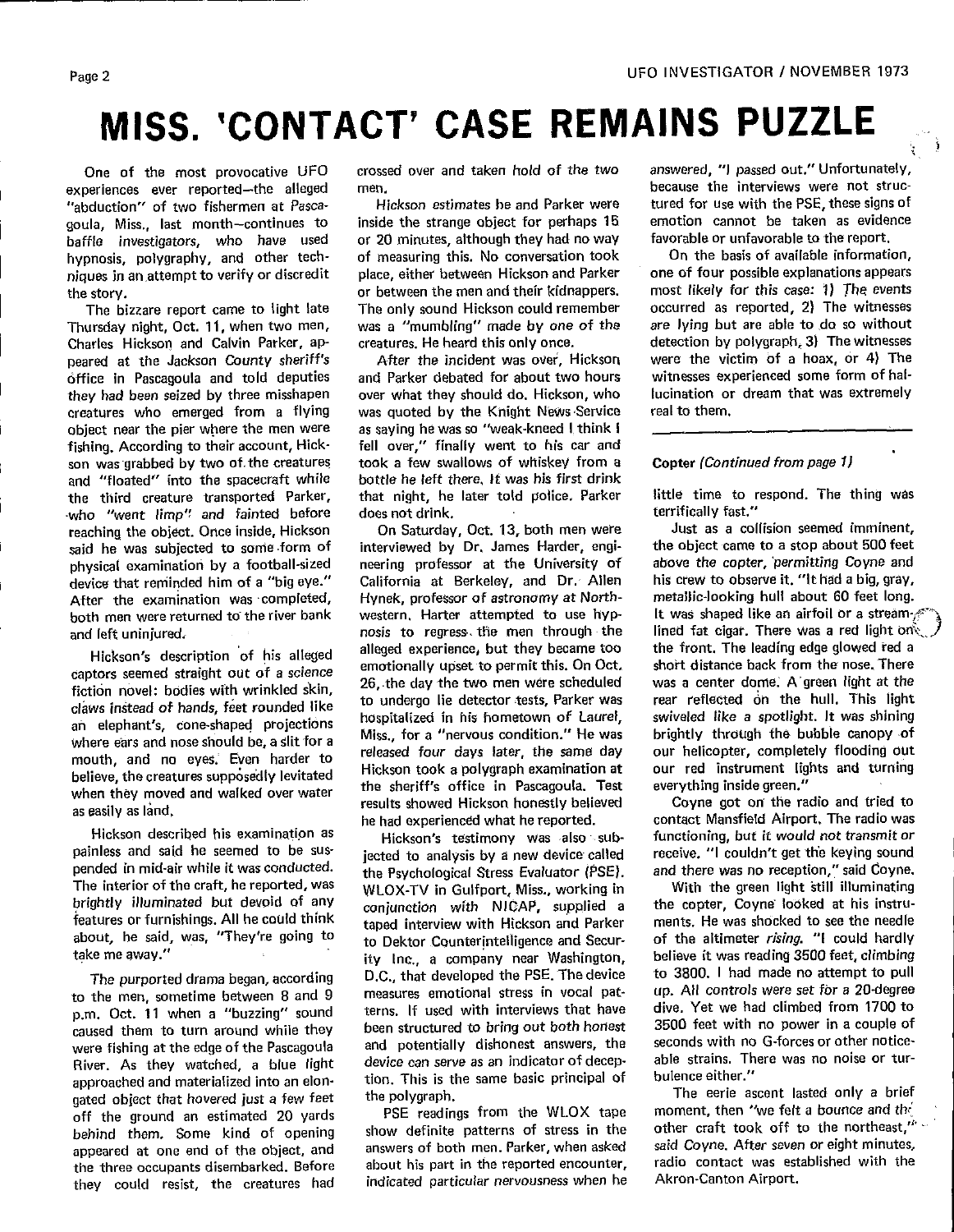# **F**l**a**p **Y**i**e**l**d**s **H**ig**h**

out that way. Reports pouring into throught up short by a radio announce-<br>out that way. Reports pouring into throught up short by a radio announce-<br> NICAP include hundreds of pranks, ment that alien visitors with leathery were doing all their shopping in the hoaxes, and misidentifications, many of **faces had landed in New Jersey. Within** daytime and making sure their chil-<br>which have provoked widespread con- minutes, police switchboards in cities dren did not leave the house a fusion and alarm. Typical examples in-<br>clude: clude: clude: clude: clude: clude:

claimed he encountered a weird creature Before the bizzare episode was over, the community of Longview, rexas, in<br>on a highway near Biloxi on Oct, 16 fear and confusion would send thou- mid October when silver strands of confessed the story was a hastily con-<br>rejust that many felt was a various sections of town, Police phone<br>rejust alibi he made un when a fellow ing sanctuary from what many felt was various sections of town, Police phone trived alibi he made up when a fellow ing sanctuary from what many telt was various sections of town, Police phone<br>hacket caught him sleeping in his cab. I "the end of the world." [ines were beset by callers who had hacker caught him sleeping in his cab. The end of the world." The swere beset by callers who had<br>The driver had claimed the creature Last month, on the 35th anniver- read of recent UFO sightings in the The driver had claimed the creature the sast month, on the 35th anniver-<br>fapped on the car windshield with a sary of the broadcast, the question of area and were worried that the strands tapped on the car windshield with a sary of the broadcast, the question of area and were worried that the strands<br>crab-like claw.

wood, Del., were arrested Oct. 17 and Welles's famous radio program. Yet, in determined to<br>charged with disorderly conduct after towns and cities throughout the spider webs. charged with disorderly conduct after towns and cities throughout the spider webs.<br>they set up a fake flying saucer pear a Southeast and other areas, feelings of Dr. Joseph Bruening, sociologist at they set up a fake flying saucer near a **Southeast and other areas, teelings of Brand Dr.** Joseph Bruening, sociologist at a bighway causing a traffic backup of **alarm** were mounting as news media the University of Missis highway, causing a traffic backup of **following a structure as news media** the University of Mississippi and a highway, causing a traffic backup of **following** and a miles. The boods UFO was decorated reported UFO sighting miles. The bogus UFO was decorated reported UFO signtings in com- NICAP member, was quoted by As-<br>with orange lights powered by a portable munities from Florida to California. In sociated Press as saying "The problem generator. The particular, press accounts of three of panic is still a problem. People have

in Xenia, Ohio, closed in on three men and kidnapped two local fishermen Apparently, Dr. Bruening was not who had dressed up in aluminum foil and<br>mounted coat hangers on their heads in<br>mounted coat hangers on their heads in mounted coat hangers on their heads in a many locations,<br>hopes of scaring passing motorists. One of a concert coaching NICAP from cancelled plans to air the "War of the hopes of scaring passing motorists. One of **Francisco Contract and September 10** hopes of scaring passing motorists. One of the Temports reaching NICAP from cancelled plans to air the "War of the the other 20 due were taken in and warned to quit their second their children home from to the amount of excitement caused

• Football fans at Louisiana State<br>University were victims of a hoax on Oct.<br>
NICAD to find out what to do about. News-Free Press. many neonle ex-University were victims of a hoax on Oct.<br>20 when a home-made balloon carrying the rash of reports, She said she was pressed apprehension about UFOs, If flickering candles was launched over the easily regions, she said site was represent approximately distributed LSU stadium at Baton Rouge during<br>halftime. Police tracked the glowing and radio bulletins. A newspaper in would be scared silly." A woman who

claimed she was psychic notified an Ala-  $\int_{\text{wind}}$  sound" that left him too fright- tion with UFO occupants would "sur**claimed** s**he w**a**s** p**sychic noti**f**i**e**d an** A**la-** \_**ing sOund**" **tha**t **left hi**m **too fright- tion with UFO** o**ccup**a**nts would** "**sur**be visible over a highway west of Mobile | naper said a woman driving toward faint," she added. Another woman be visible over a highway west of MObile<br>on the evening of Oct. 17. When the serve of the cleveland was startled by a "green interviewed in the poll made the same station announced it would send a camera  $\int$  glowing object" that passed near her comment: "I'd probably be petrified." crew to photograph the aerial visitors, car and appeared to land in some trees. Her view was shared by men and over 1000 cars converged on the site, Fearful that the object was radio- women alike, some of whom said they causing a major jam. No UFOs were  $\int$  active, she rushed home and called would not hesitate to use firearms if

by state troopers at Jonesboro, Ark., on | Angeles Times, a police official in if a strange creature "exhibited hostile Oct. 21 after numerous complaints from Mississippi described local citizens as behavior." *n*<sub>c</sub> about the men were jumping | "getting hysterical." "There are many Perhaps, in 35 years, the American  $\dot{\mathcal{L}}$  in front of their cars. According to police,  $\blacksquare$  people here who are skeptical of some public has not lost its fear of the the men were "covered from head to toe" | of these reports," he said, "but that unknown as much as most citizens in tin foil. The men were fined \$25 each doesn't mean they aren't afraid.... might assume. **plus** c**o**urt **cost**s.....

## $\therefore$  Noise Level  $\qquad$  **A CASE FOR PANIC**

i de la construcción de la construcción de la construcción de la construcción de la construcción de la construcción

faces had landed in New Jersey. Within daytime and making sure their chilthroughout the country were flooded "We don't want to take any chances," cultural *colume terms* in the contract invaders. Apprehension temporarily gripped • A Gulfport, Miss., cab driver who cuiring about the reported invaders. Apprehension temporarily gripped<br>imed he encountered a weird creature and Before the bizzare episode was over, the community of Longview, Texas, in sands of people into the streets, seek-<br>unknown material fell from the sky in

**cra**b**-li**k**e claw. pub**li**c pa**nic **no** l**onge**r **s**ee**med** a**s might** b**e a** d**angerous substance from** Welles's famous radio program. Yet, in determined the material was common grotesque creatures who allegedly em- never forgotten the H.G. Wells broad-• On Tuesday night, Oct. 16, police harked from a spacecraft in Mississippi cast and the effect it had."

Louisiana indicated that mothers were Worlds" program on October 30, due dangerous stunt. et al. et al. et al. et al. et al. et al. et al. et al. et al. et al. et al. et al. et al. et a device in a helicopter.<br>
Ohio reported that one man was said she was a strong skeptic about **e** An unidentified woman who **report wakened from his sleep by a "shriek- UFOs admitted that actual confronta**causing a major jam. No UFOs were active, she rushed home and called would not hesitate to use firearms if causing a major jam. No UFOs were active, she rushed home and called would not hesitate to use firearms if police.

[**n** t**in** f**oil. The** men **were** f**ine**d **\$**2**5 e**ac**h doesn**'**t mean they aren**'**t afraid** .... **might assume.**

As any experienced researcher knows, On Sunday evening, October 30, Many are afraid to come out at night."<br>not everything reported as a UFO turns 1938, millions of Americans were The same story quoted a Mississippi

• Two men, 18 and 21, were nabbed  $\begin{bmatrix} 1 & 0 \\ 0 & 0 \end{bmatrix}$  According to a story in the Los would grap any weapon he could find